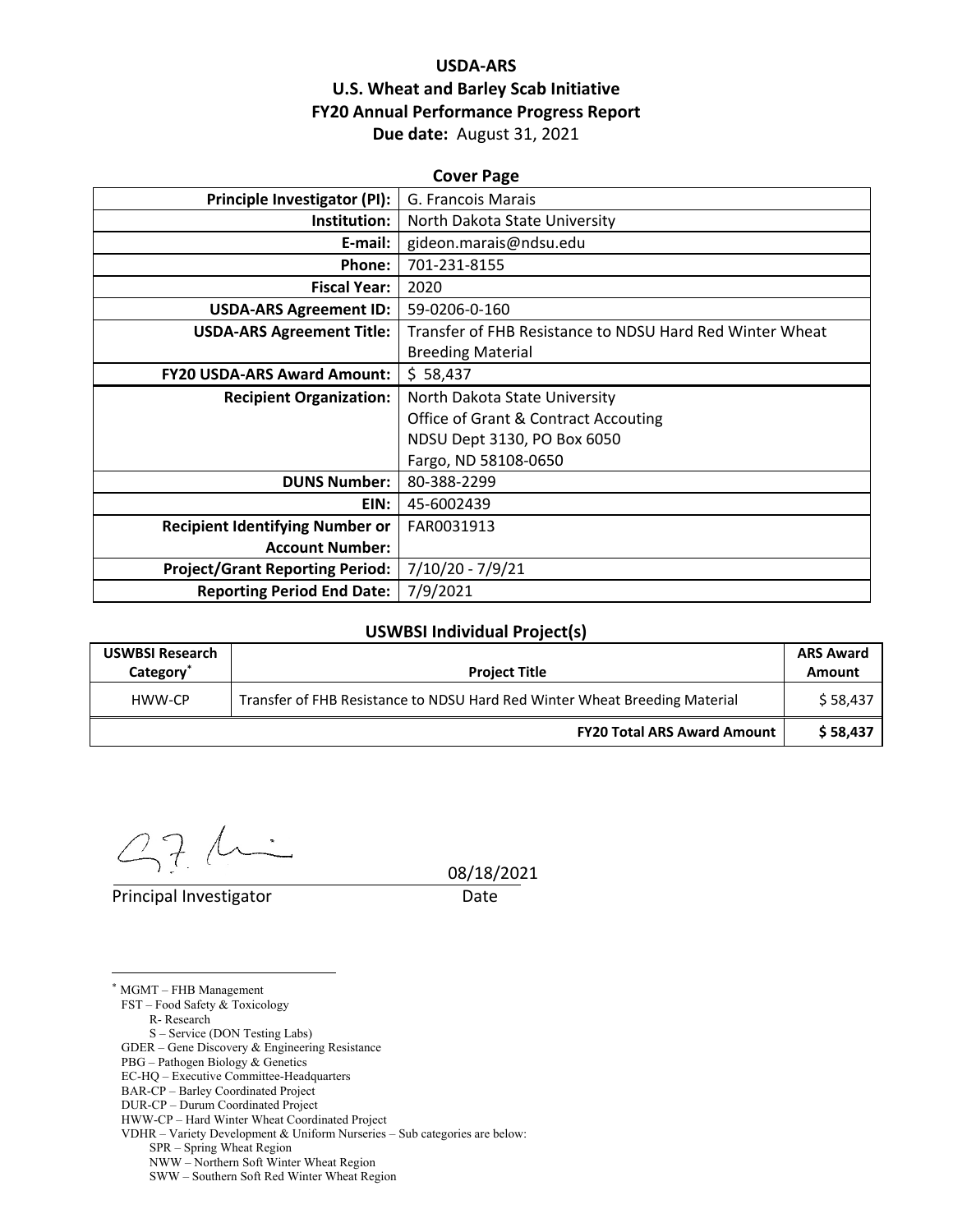## **Project 1:** *Transfer of FHB Resistance to NDSU Hard Red Winter Wheat Breeding Material*

## **1. What are the major goals and objectives of the research project?**

- 1) Increase (annually) the frequencies of FHB resistance genes *Fhb1*, *Qfhs.ifa‐5A/Qfhb.rwg‐ 5A1, Qfhb.rwg‐5A.2* and *Fhb6* within the NDSU breeding population through careful planning and execution of new convergent crosses coupled with marker screening and agronomic evaluation of the segregating progenies.
- 2) Hasten the selection of high yielding, FHB resistant inbred lines in each of three 2-year selection studies. Specific, well‐chosen crosses will be employed and large numbers of progeny will be extensively evaluated.
- 3) Initiate (annually, greenhouse) the development of 300‐600 new (near‐random) single seed descent (SSD) inbred lines from 25‐45 select crosses that each segregate for one or more FHB resistance QTL (plus resistance to the wheat rusts). In the next year, the  $F_4$  will be grown in the field for resistance selection and pure line development.
- 4) Conduct an annual Winter Wheat x Fungicide performance trial (field) to evaluate the response of advanced breeding lines and controls to fungicide application for the reduction of DON content.
- **2. What was accomplished under these goals or objectives?** *(For each major goal/objective, address these three items below.)* **FY20 ‐ Summary of Progress (Answer questions below)**

## **a) What were the major activities?**

Objective 1: F2 from 569 crosses (made in 2020) were planted in September 2020 for field evaluation in the summer of 2021. 663 new crosses were made in February 2021 of which 95 aimed to introduce novel FHB and stripe rust resistance. 60 parents were identified from among field planted routine breeding program material. Marker and available data from the Northern FHB Screening Nursery were used to identify parents with known resistance and to plan crosses such that 75‐80% will involve at least one parent with FHB resistance.

Objective 2. Study (i): Transfer of the resistance QTL *Qfhb.rwg‐5A.1* and *Qfhb.rwg‐ 5A.2* from PI277012 (in GP80) to HRWW produced two B2F3 (GP80/Novus‐ 4//Monument/3/ND Noreen) plants that appeared to be homozygous for the resistance (based on SNP haplotype data). These plants were used to make further backcrosses to HRWW: ND Noreen (132 seeds), 17Nord‐96 (12 seeds), 18Nord‐103 (13 seeds) and 19Nord-122 (18 seeds). The B3F1 were analyzed with the Infinium 90K SNP platform for continued integration and the plants were tested for FHB Type II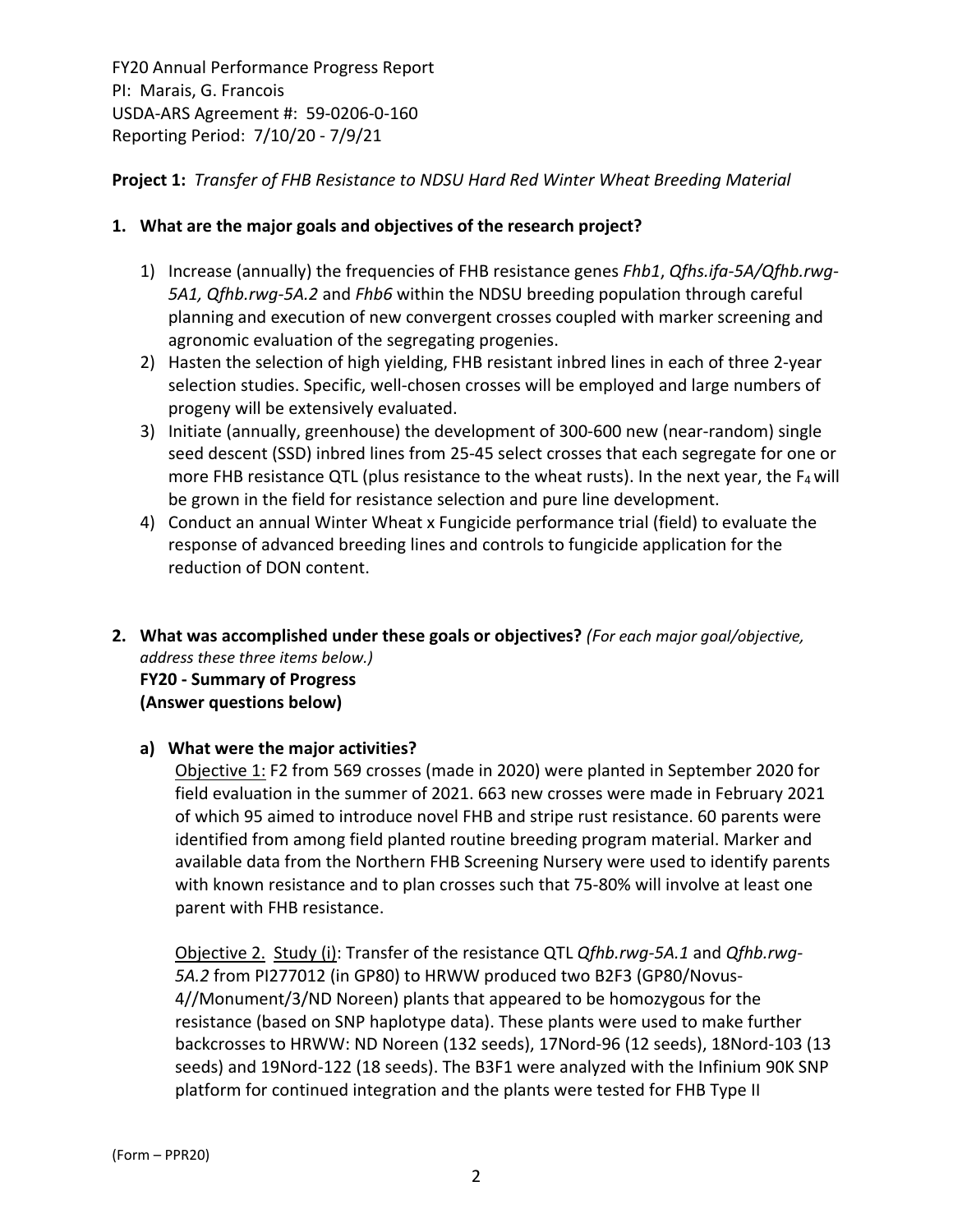> resistance (greenhouse). Study (ii): An attempt was made to produce high yielding winter wheat lines from eight crosses that involve *Fhb1*, *Qfhs.ifa‐5A*, and resistance to leaf‐, stem‐ and stripe rust. Following modified SSD inbreeding, F3‐derived F4 families were selected for winter‐survival, plant type, and disease resistance in an un‐ replicated trial (summer of 2021). Study (iii): A double cross made in 2016 was subjected to modified SSD inbreeding. From a large F1 population, 141 near-random F3:4 inbred lines were derived and planted in an un-replicated yield trial. The 40 best F3:5 lines were planted in a replicated yield trial (evaluated in the summer of 2020). The nine highest yielding selections were analyzed with markers and four promising inbred lines were established.

> Objective 3: In 2020, a new cycle of SSD inbreeding was initiated from the F2 of 40 crosses (± 3,800 plants) to combine significant FHB, leaf and stem rust resistance genes. F2 seedlings were screened with mixed leaf and stem rust inoculum and during inbreeding the plants were selected (greenhouse) for height and fertility. In 2021, a second SSD population is being established from 44 crosses made in February.

Objective 4: A variety X fungicide evaluation trial was planted at Casselton. Twenty‐ two varieties/inbred lines were either left untreated or sprayed with Prosaro. Corn spawn was put out to encourage disease development.

#### **b) What were the significant results?**

Objective 1: The presence of resistance QTL *Fhb1* and *Qfhs.ifa‐5A* was increased in the breeding population. Segregating populations and inbred lines were evaluated for multiple adaptive (ND) traits to raise the possibility to develop inbred lines with broad disease resistance. *Fhb6* and *Qfhb.rwg‐5A.2* were introduced on a limited scale.

Objective 2. Study (i): Back- and foreground selection identified the most promising backcrosses. Homozygotes for one or both resistance genes were increased and planted in a replicated greenhouse trial that will aim to confirm that the targeted resistance has actually been transferred. Intermediates that were either homozygous or heterozygous for the resistance markers were involved in 35 crosses (February 2021) with routine program breeding parents. Early indications are that *Qfhb.rwg‐ 5A.1* (previously transferred and also present in the breeding line Novus‐4) provides significant resistance that is improved by the presence of *Qfhb.rwg.5A.2*. Study 2: Within superior F4 families, plants were selected based on phenotype. F5 seeds from the best selections (yield, cold‐hardiness) will now be marker screened to identify individual plants with superior resistance gene pyramids. The latter plants will be harvested to establish inbred lines for continued evaluation. Study (iii): An F6‐derived plant, 16M10‐143‐2‐12; selected from the highest yielding line was the single, most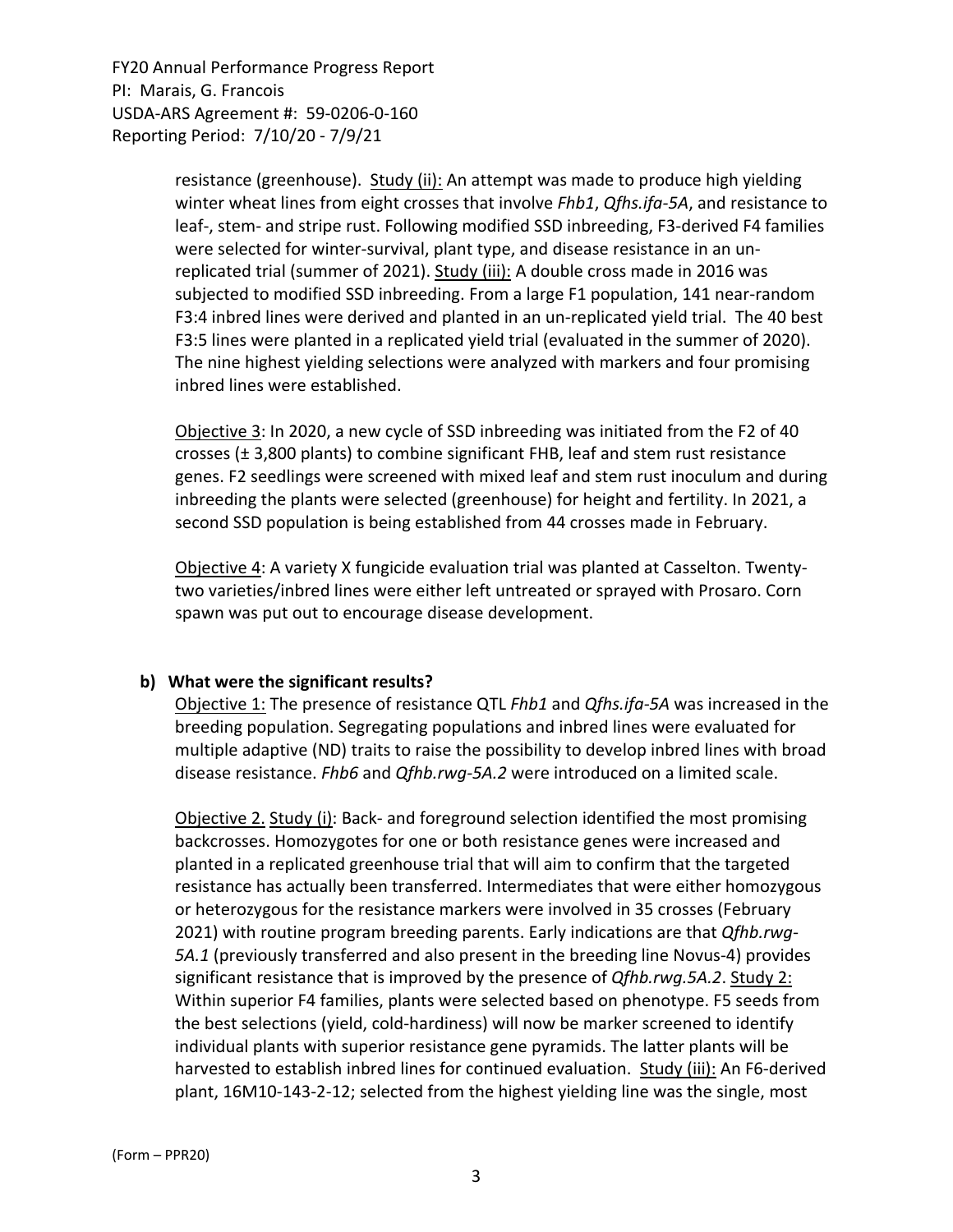> promising plant with a resistance gene pyramid that contained markers for *Fhb1, Qfhs.ifa‐5A, Lr46/Yr29, Lr37/Sr38/Yr17*, and *Lr56*. Three additional plants with *Fhb1* and *Qfhs.ifa‐5A* included in lesser pyramids were also identified. The four selections were used for making 39 new crosses with routine breeding parents (February 2021) and were also included in preliminary yield trials destined for field planting in September 2021.

Objective 3: The 2020 SSD population contains about 500 F4 lines that will be field‐ planted in the fall of 2021.

Objective 4: Due to very hot, dry summer conditions, the variety X fungicide trial was free of FHB and other foliar diseases; therefore, no FHB scores or DON analyses were possible.

### **c) List key outcomes or other achievements.**

- (i) In 2020, breeding line 14Nord‐01 was released as the variety ND Noreen. Based on 2016 Northern FHB Nursery results obtained by Dr. Bill Bockus, KSU; ND Noreen performed similar to the control, Emerson.
- (ii) Indications are that the very promising resistance gene combination *Ofhb.rwg‐ 5A.1* and *Qfhb.rwg‐5A.2* have been incorporated into our winter germplasm

## **3. Was this research impacted by the COVID‐19 pandemic (i.e. university shutdowns and/or restrictions, reduced or lack of support personnel, etc.)? If yes, please explain how this research was impacted or is continuing to be impacted.**

Not significantly affected

#### **4. What opportunities for training and professional development has the project provided?**

Dylan Barry (MS thesis: Early generation selection for high yield, winter‐hardiness, rust- and FHB-resistance in a HRWW cross) graduated in December 2020.

Venkata Ganaparthi (MS thesis: Transfer and pyramiding of Wheat Scab Resistance in Hard Red Winter Wheat) graduated in December 2020.

Sagar Adhikari (MS thesis subject: Combining diverse disease resistance and agrotype genes for the improvement of hard red winter wheat germplasm). First year of study.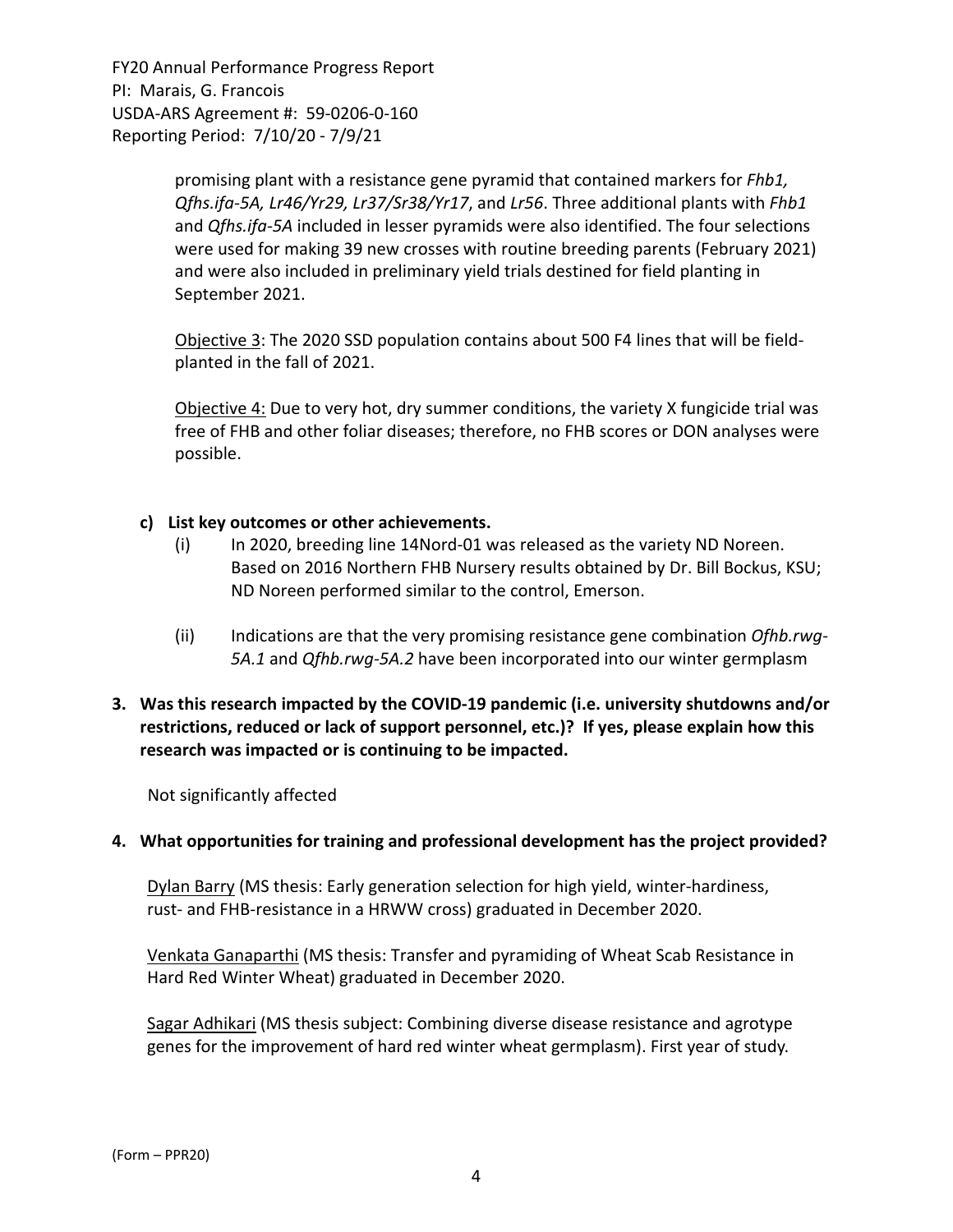> Bipin Neupane (MS thesis subject: A diallel study ‐ Evaluation of winter wheat lines for FHB genetic background resistance) joined the project in June 2021.

### **5. How have the results been disseminated to communities of interest?**

Promising breeding material was entered in regional nurseries such as NRPN, RGON, Northern Scab Nursery; USDA stem rust, leaf rust and stripe rust nurseries and variety trials. The results of the Variety X Fungicide trial of 2020/21 will be incorporated in the NDSU annual publication "North Dakota Hard Red Winter Wheat Trial Results and Selection Guide" (available at https://www.ag.ndsu.edu/publications/crops).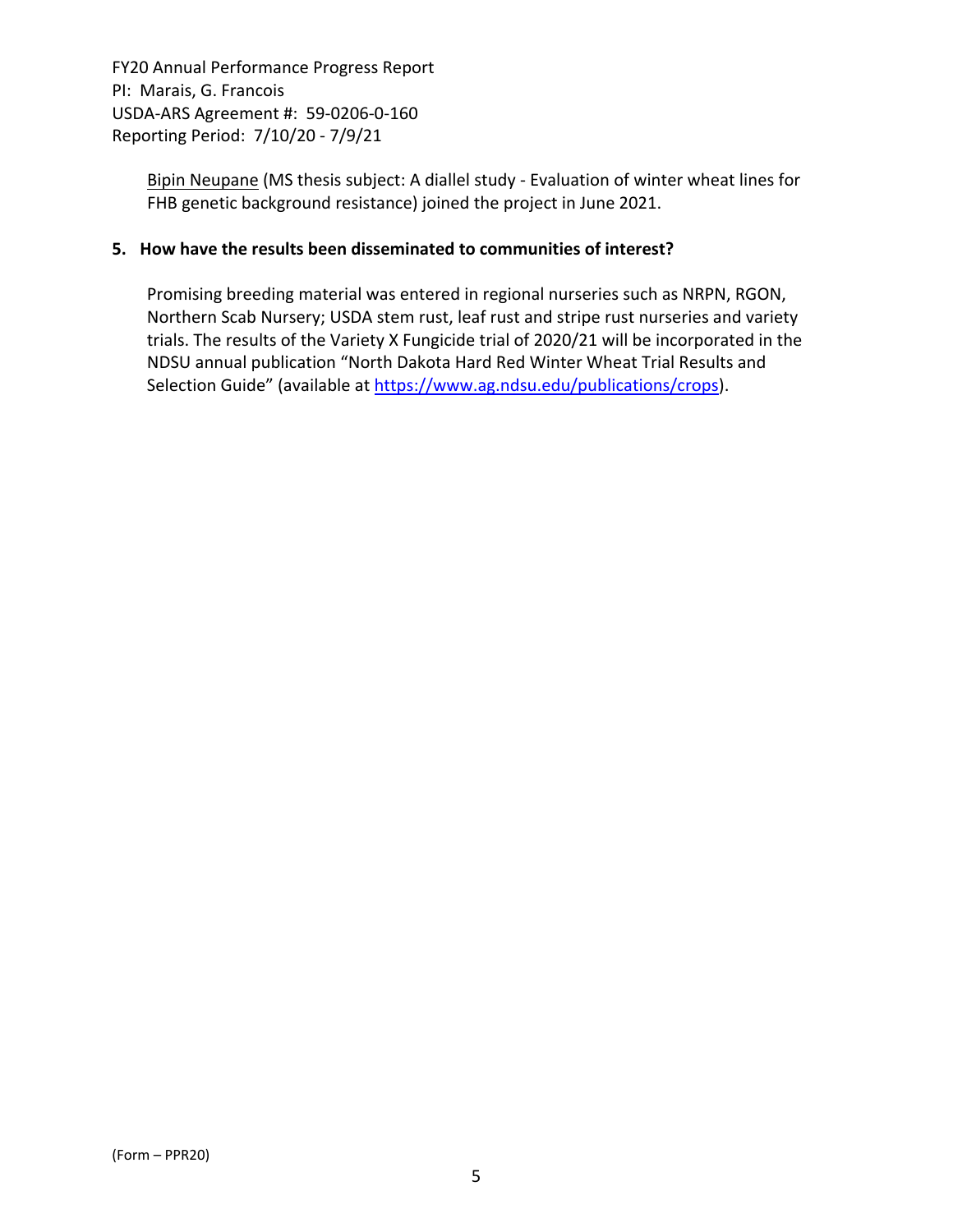## **Training of Next Generation Scientists**

**Instructions:** Please answer the following questions as it pertains to the FY20 award period (7/10/20 ‐ 7/9/21). The term "support" below includes any level of benefit to the student, ranging from full stipend plus tuition to the situation where the student's stipend was paid from other funds, but who learned how to rate scab in a misted nursery paid for by the USWBSI, and anything in between.

- **1. Did any graduate students in your research program supported by funding from your USWBSI grant earn their MS degree during the FY19 award period?**  $\boxtimes$ Yes  $\Box$  No  $\Box$  Not Applicable **If yes, how many?** 2
- **2. Did any graduate students in your research program supported by funding from your USWBSI grant earn their Ph.D. degree during the FY19 award period?**

 $\square$ Yes  $\square$ No  $\square$  Not Applicable **If yes, how many?** Click to enter number here.

- **3. Have any post docs who worked for you during the FY19 award period and were supported by funding from your USWBSI grant taken faculty positions with universities?**  $\square$ Yes  $\square$ No  $\square$  Not Applicable **If yes, how many?** Click to enter number here.
- **4. Have any post docs who worked for you during the FY19 award period and were supported by funding from your USWBSI grant gone on to take positions with private ag‐**

**related companies or federal agencies?**

 $\square$ Yes  $\square$ No  $\square$  Not Applicable

**If yes, how many?** Click to enter number here.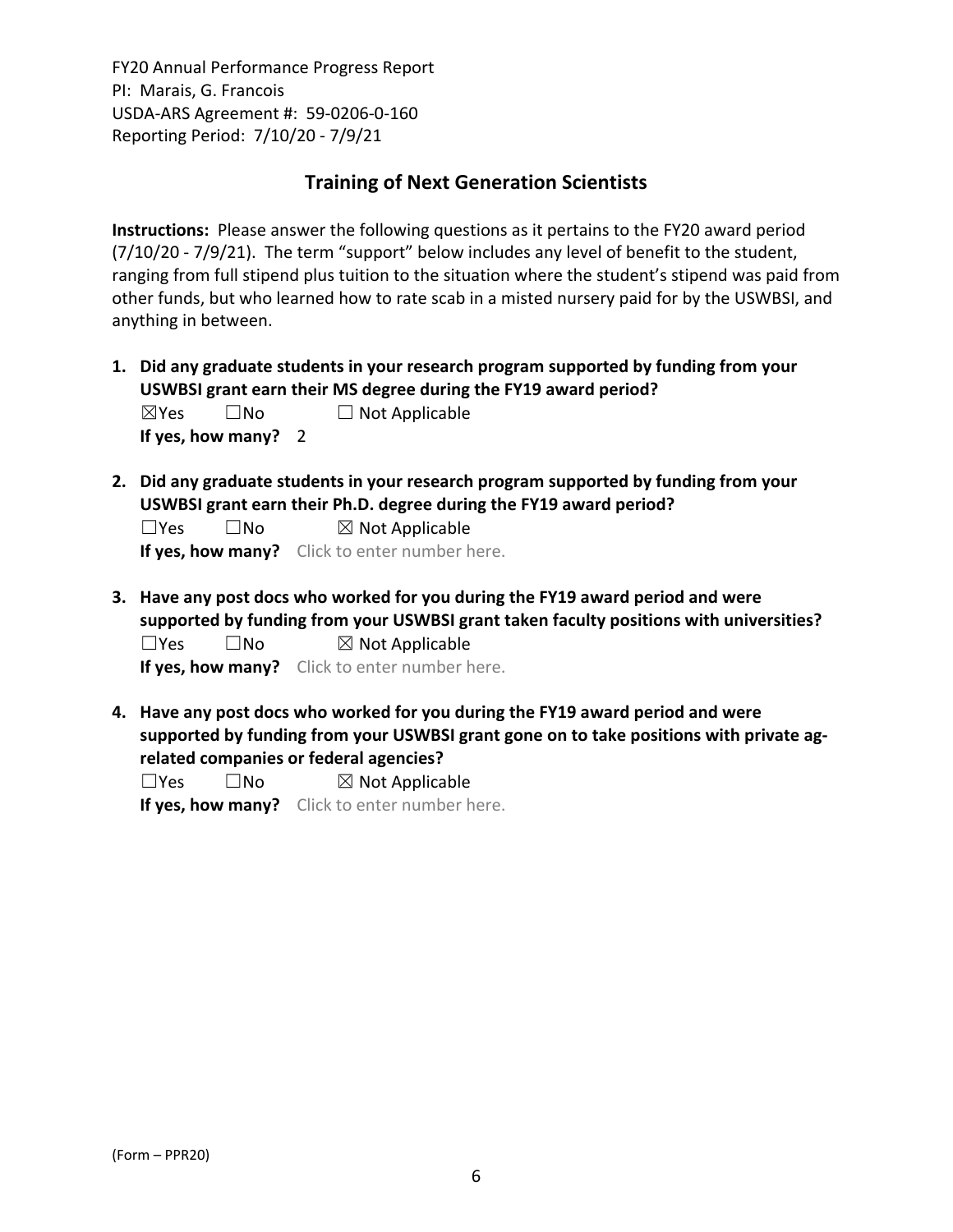# **Release of Germplasm/Cultivars**

**Instructions:** In the table below, list all germplasm and/or cultivars released with full or partial support through the USWBSI during the FY20 award period (7/10/20 - 7/9/21). All columns must be completed for each listed germplasm/cultivar. Use the key below the table for Grain Class abbreviations. 

| <b>Name of Germplasm/Cultivar</b> | <b>Grain Class</b>         | <b>FHB Resistance</b>                                  | <b>FHB</b><br>Rating<br>$(0-9)$  | Year<br><b>Released</b> |
|-----------------------------------|----------------------------|--------------------------------------------------------|----------------------------------|-------------------------|
| ND Noreen                         | HRW-<br>Hard Red<br>Winter | MR - Moderately<br>Resistant                           | 2.8                              | 2020                    |
| Click here to enter text.         | Select Grain<br>Class      | Select what represents<br>your most resistant<br>check | Enter as<br>text 0-9<br>rating   | Select Year             |
| Click here to enter text.         | Select Grain<br>Class      | Select what represents<br>your most resistant<br>check | Enter as<br>text 0-9<br>rating   | Select Year             |
| Click here to enter text.         | Select Grain<br>Class      | Select what represents<br>your most resistant<br>check | Enter as<br>$text 0-9$<br>rating | Select Year             |
| Click here to enter text.         | Select Grain<br>Class      | Select what represents<br>your most resistant<br>check | Enter as<br>text 0-9<br>rating   | Select Year             |
| Click here to enter text.         | Select Grain<br>Class      | Select what represents<br>your most resistant<br>check | Enter as<br>text 0-9<br>rating   | Select Year             |
| Click here to enter text.         | Select Grain<br>Class      | Select what represents<br>your most resistant<br>check | Enter as<br>$text 0-9$<br>rating | Select Year             |
| Click here to enter text.         | Select Grain<br>Class      | Select what represents<br>your most resistant<br>check | Enter as<br>text 0-9<br>rating   | Select Year             |
| Click here to enter text.         | Select Grain<br>Class      | Select what represents<br>your most resistant<br>check | Enter as<br>text 0-9<br>rating   | Select Year             |
| Click here to enter text.         | Select Grain<br>Class      | Select what represents<br>your most resistant<br>check | Enter as<br>text 0-9<br>rating   | Select Year             |
| Click here to enter text.         | Select Grain<br>Class      | Select what represents<br>your most resistant<br>check | Enter as<br>text 0-9<br>rating   | Select Year             |
| Click here to enter text.         | Select Grain<br>Class      | Select what represents<br>your most resistant<br>check | Enter as<br>text 0-9<br>rating   | Select Year             |
| Click here to enter text.         | Select Grain<br>Class      | Select what represents<br>your most resistant<br>check | Enter as<br>text 0-9<br>rating   | Select Year             |

NOTE: Leave blank if you have nothing to report or if your grant did NOT include any VDHR-related projects.

**NOTE:** List the associated release notice or publication under the appropriate sub-section in the 'Publications' section of the FPR.